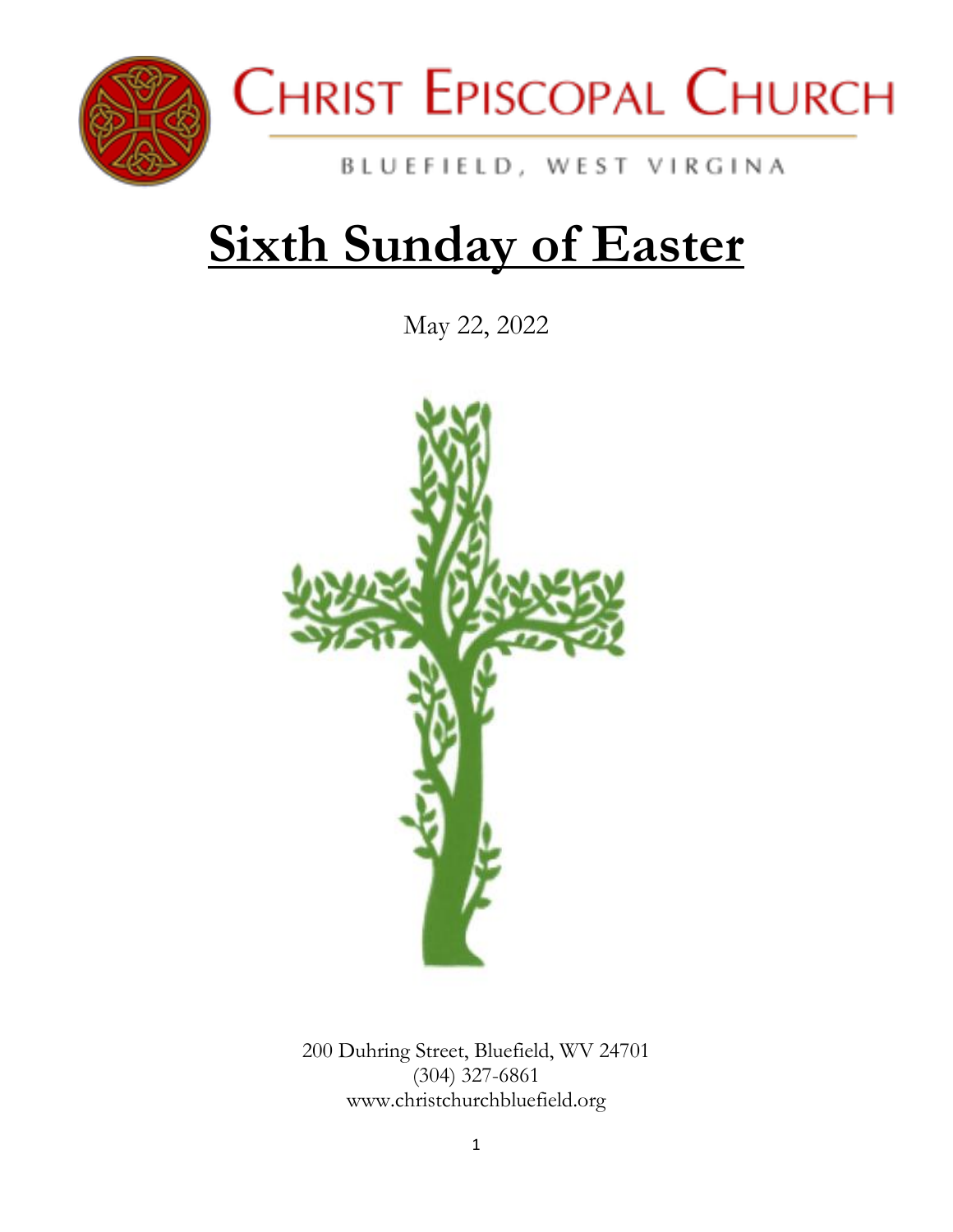#### Prelude

#### The Processional Hymn*Christ is made the sure foundation* **H518**

# *Celebrant* Alleluia! Christ is Risen! *People* The Lord is Risen indeed! Alleluia!

#### The Collect for Purity

#### *Celebrant*

Almighty God, to you all hearts are open, all desires known, and from you no secrets are hid: Cleanse the thoughts of our hearts by the inspiration of your Holy Spirit, that we may perfectly love you, and worthily magnify your holy Name; through Christ our Lord. *Amen.*

# Hymn of Praise *How wondrous and great thy works, God of praise!* **H533**

# The Collect for the Day

O God, you have prepared for those who love you such good things as surpass our understanding: Pour into our hearts such love towards you, that we, loving you in all things and above all things, may obtain your promises, which exceed all that we can desire; through Jesus Christ our Lord, who lives and reigns with you and the Holy Spirit, one God, for ever and ever. *Amen.*

#### The First Lesson *Acts 16:9-15*

# During the night Paul had a vision: there stood a man of Macedonia pleading with him and saying, "Come over to Macedonia and help us." When he had seen the vision, we immediately tried to cross over to Macedonia, being convinced that God had called us to proclaim the good news to them.

We set sail from Troas and took a straight course to Samothrace, the following day to Neapolis, and from there to Philippi, which is a leading city of the district of Macedonia and a Roman colony. We remained in this city for some days. On the sabbath day we went outside the gate by the river, where we supposed there was a place of prayer; and we sat down and spoke to the women who had gathered there. A certain woman named Lydia, a worshiper of God, was listening to us; she was from the city of Thyatira and a dealer in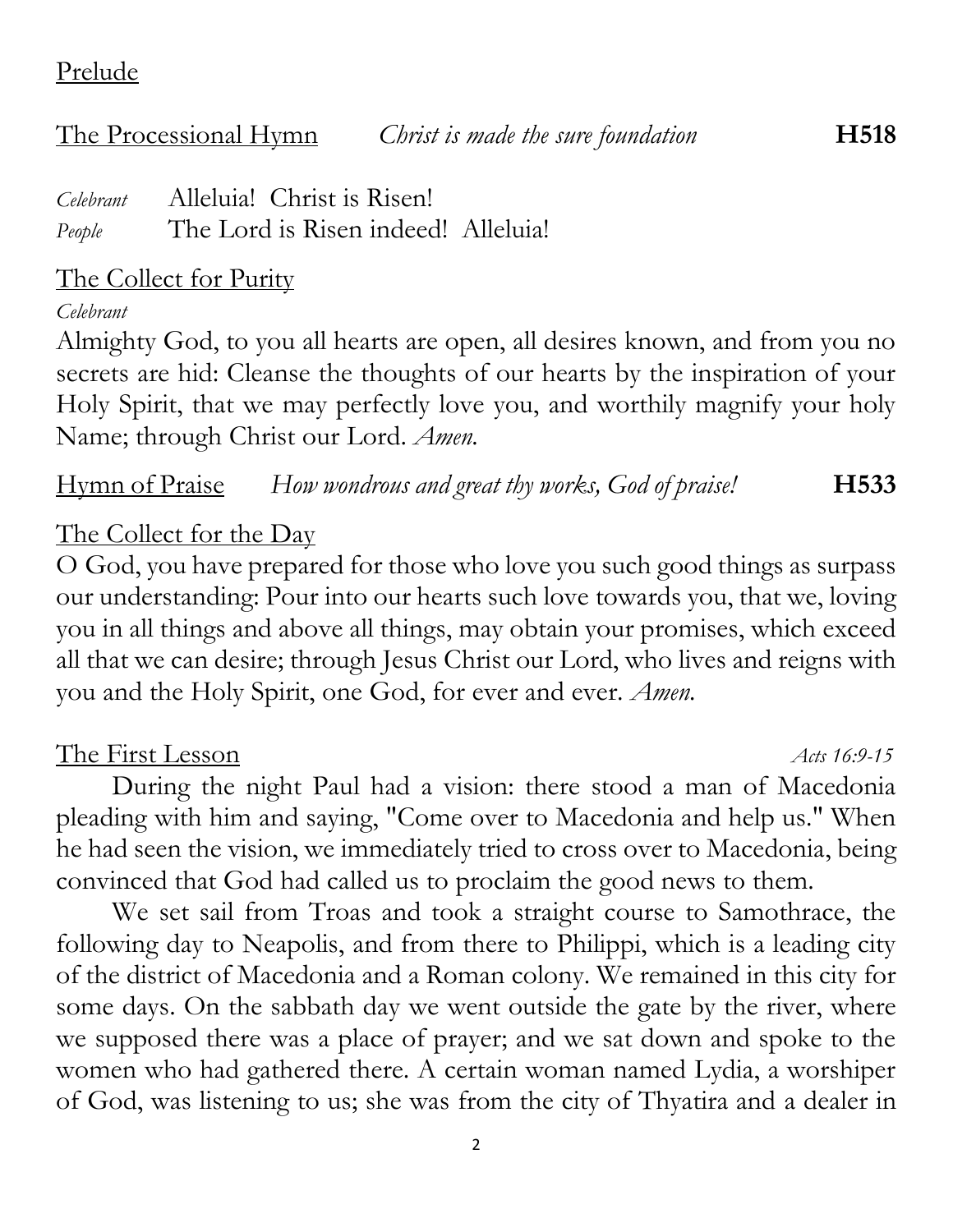

purple cloth. The Lord opened her heart to listen eagerly to what was said by Paul. When she and her household were baptized, she urged us, saying, "If you have judged me to be faithful to the Lord, come and stay at my home." And she prevailed upon us.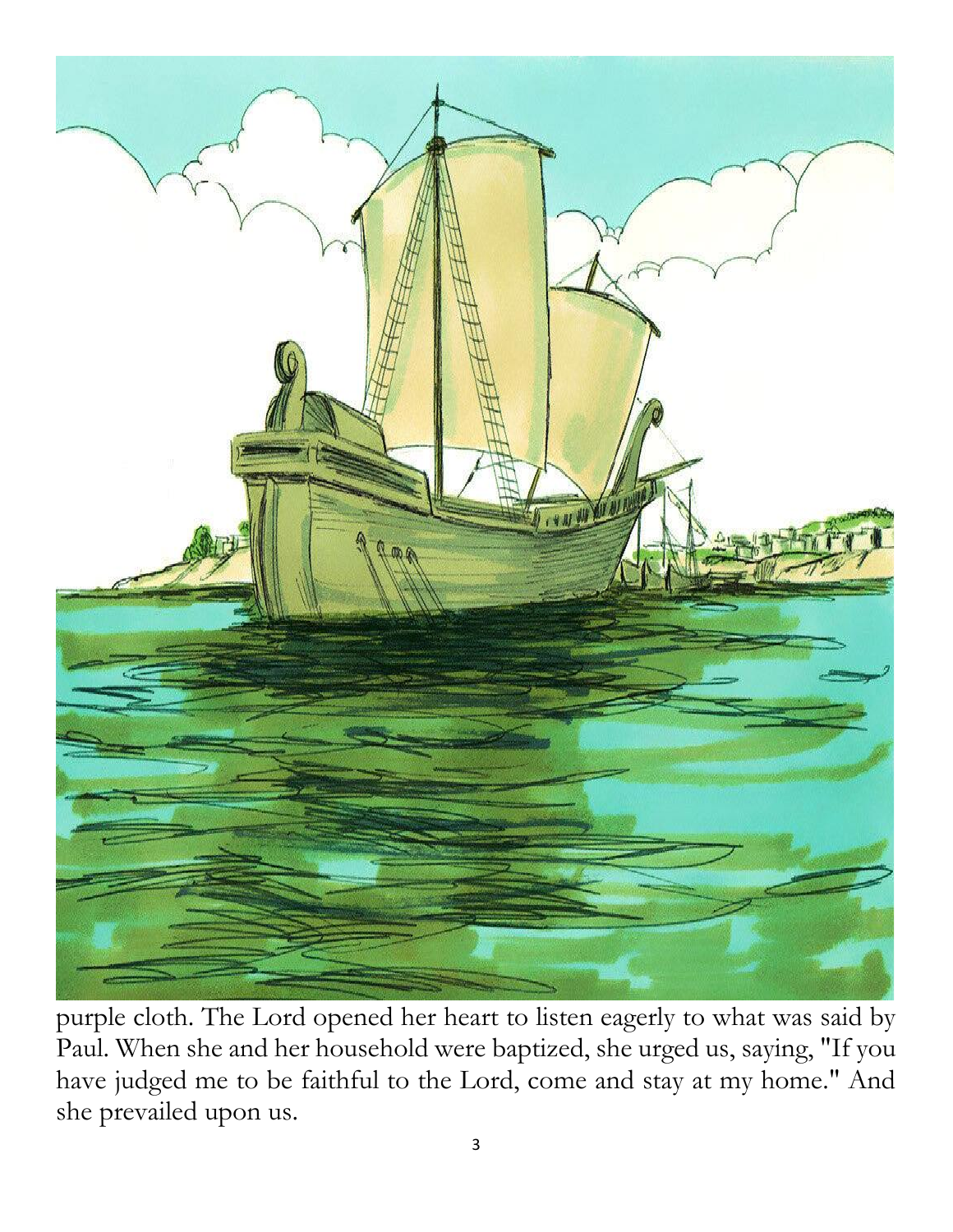*Lector* The Word of the Lord.

*People* Thank be to God!

#### The Psalm **Psalm 67** *Deus misereatur Deus misereatur*

*The Psalm will be read responsively by whole verse*

- 1. May God be merciful to us and bless us, show us the light of his countenance and come to us.
- 2. Let your ways be known upon earth, your saving health among all nations.
- 3. Let the peoples praise you, O God; let all the peoples praise you.
- 4. Let the nations be glad and sing for joy, for you judge the peoples with equity and guide all the nations upon earth.
- 5. Let the peoples praise you, O God; let all the peoples praise you.
- 6. The earth has brought forth her increase; may God, our own God, give us his blessing.
- 7. May God give us his blessing, and may all the ends of the earth stand in awe of him.

#### The Second Lesson*Revelation 2:10, 22:5*

In the spirit the angel carried me away to a great, high mountain and showed me the holy city Jerusalem coming down out of heaven from God.

I saw no temple in the city, for its temple is the Lord God the Almighty and the Lamb. And the city has no need of sun or moon to shine on it, for the glory of God is its light, and its lamp is the Lamb. The nations will walk by its light, and the kings of the earth will bring their glory into it. Its gates will never be shut by day-- and there will be no night there. People will bring into it the glory and the honor of the nations. But nothing unclean will enter it, nor anyone who practices abomination or falsehood, but only those who are written in the Lamb's book of life.

Then the angel showed me the river of the water of life, bright as crystal, flowing from the throne of God and of the Lamb through the middle of the street of the city. On either side of the river is the tree of life with its twelve kinds of fruit, producing its fruit each month; and the leaves of the tree are for the healing of the nations. Nothing accursed will be found there any more. But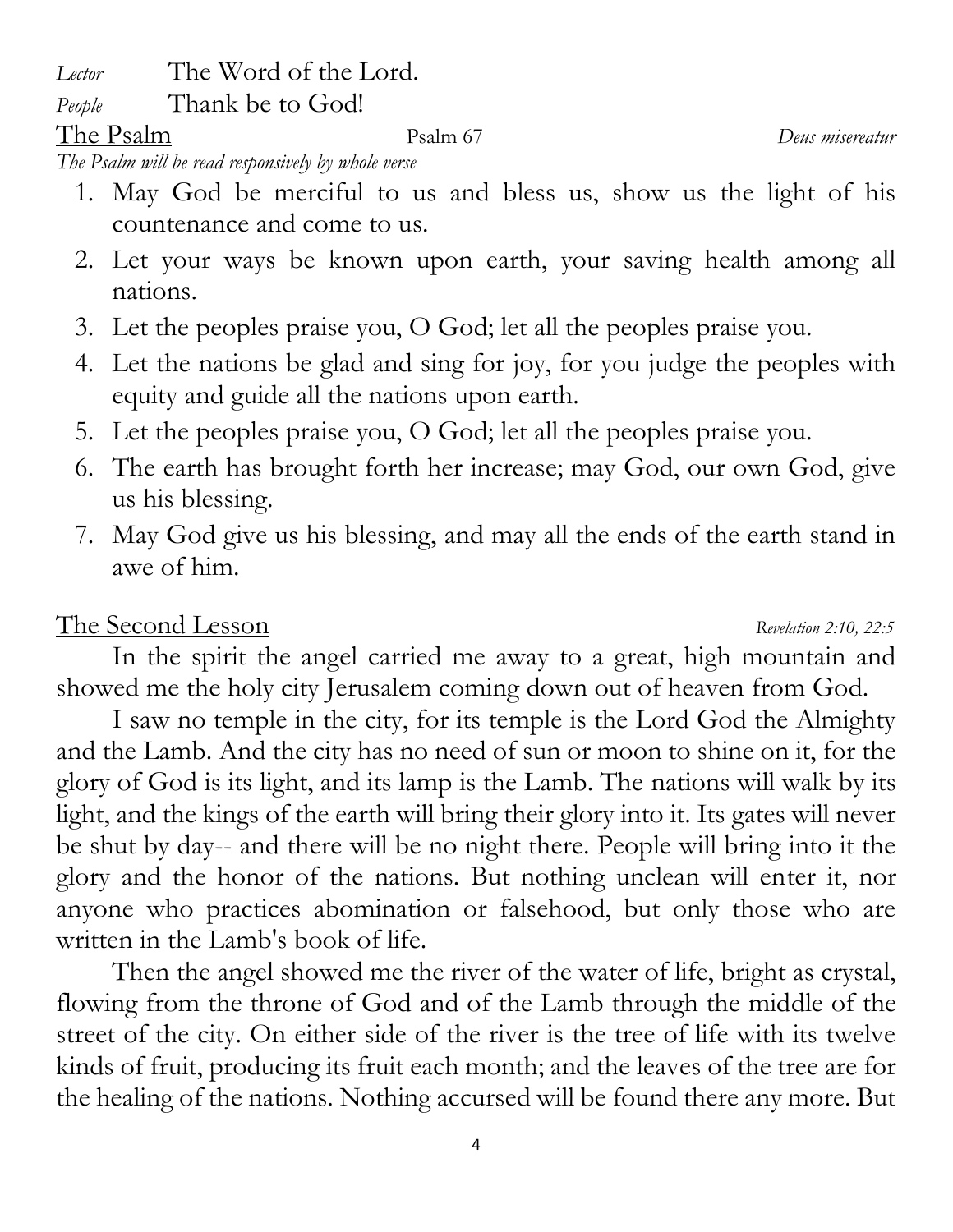the throne of God and of the Lamb will be in it, and his servants will worship him; they will see his face, and his name will be on their foreheads. And there will be no more night; they need no light of lamp or sun, for the Lord God will be their light, and they will reign forever and ever.

*Lector* The Word of the Lord. *People* Thank be to God!

Sequence Hymn *Sing, my soul, his wondrous love* **H467**

# The Gospel Lesson *John 14:23-29*

*Celebrant* The Holy Gospel of our Lord Jesus Christ according to John. *People* Glory to you, Lord Christ.

Jesus said to Judas (not Iscariot), "Those who love me will keep my word, and my Father will love them, and we will come to them and make our home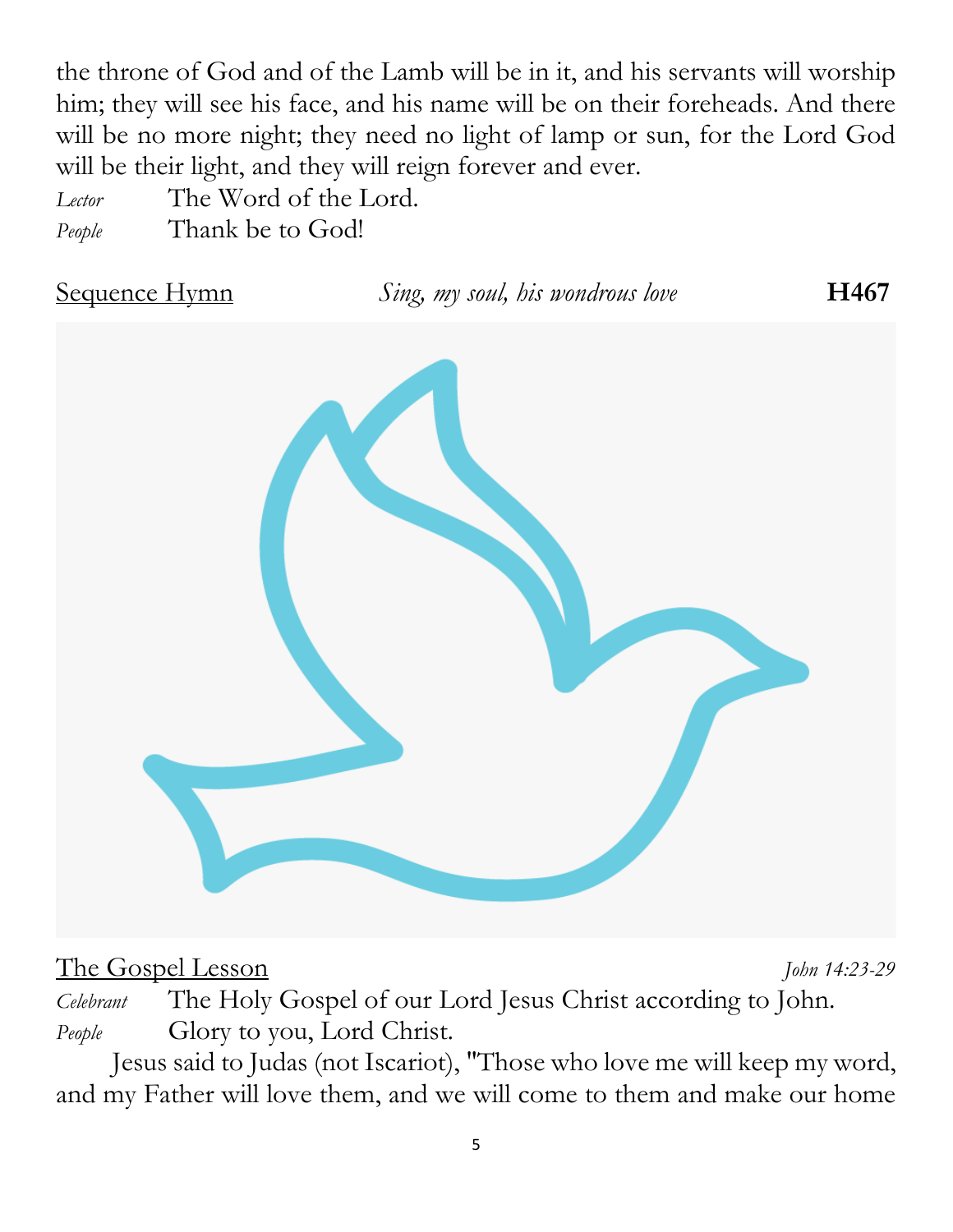with them. Whoever does not love me does not keep my words; and the word that you hear is not mine, but is from the Father who sent me.

"I have said these things to you while I am still with you. But the Advocate, the Holy Spirit, whom the Father will send in my name, will teach you everything, and remind you of all that I have said to you. Peace I leave with you; my peace I give to you. I do not give to you as the world gives. Do not let your hearts be troubled, and do not let them be afraid. You heard me say to you, `I am going away, and I am coming to you.' If you loved me, you would rejoice that I am going to the Father, because the Father is greater than I. And now I have told you this before it occurs, so that when it does occur, you may believe."

*Celebrant* The Gospel of the Lord. People Praise to you, Lord Christ.

The Sermon The Rev. Lou Hays

#### The Nicene Creed

*All stand as they are able*  We believe in one God, the Father, the Almighty, maker of heaven and earth, of all that is, seen and unseen. We believe in one Lord, Jesus Christ, the only Son of God, eternally begotten of the Father, God from God, Light from Light, true God from true God, begotten, not made, of one Being with the Father. Through him all things were made. For us and for our salvation he came down from heaven: by the power of the Holy Spirit he became incarnate from the Virgin Mary,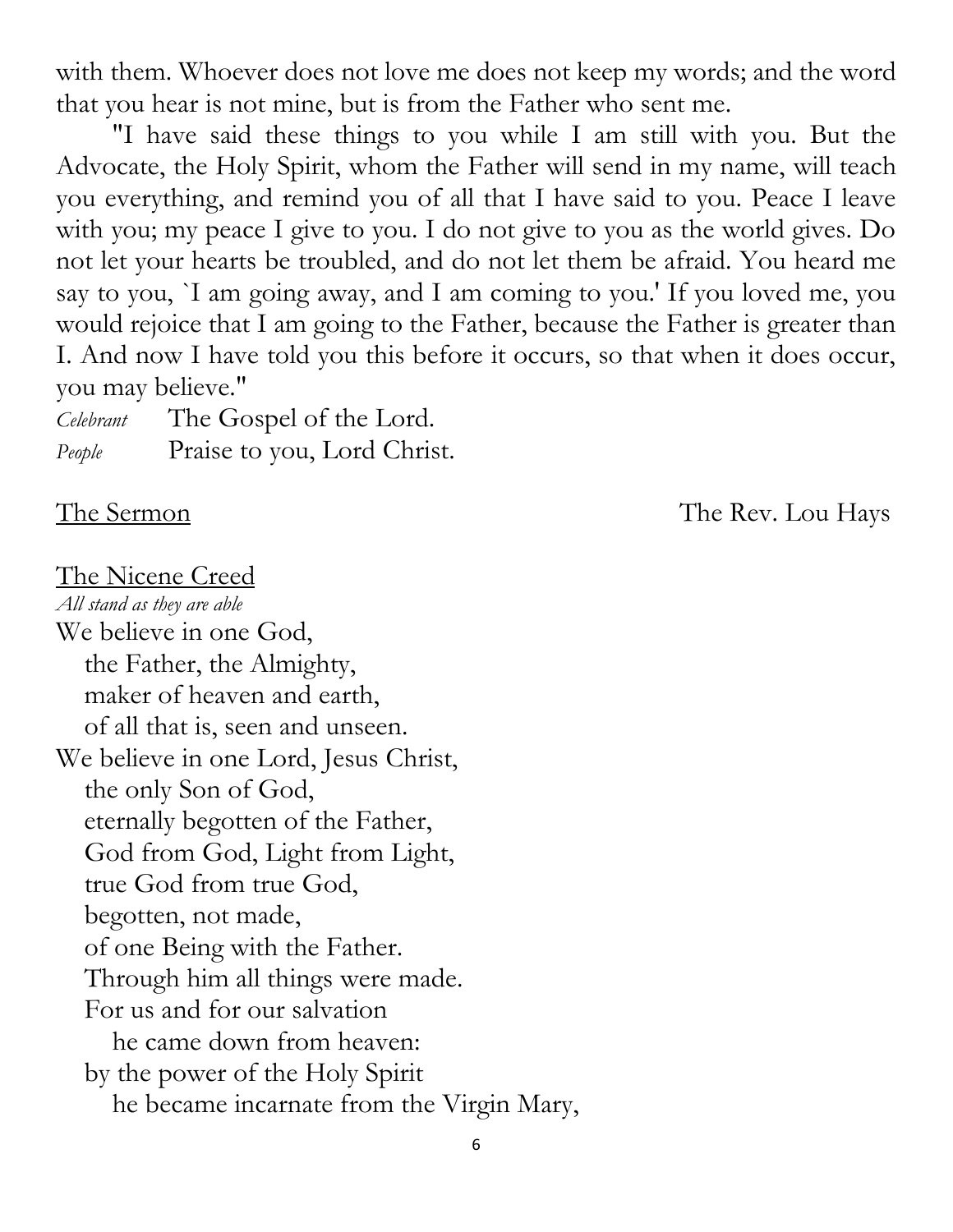and was made man. For our sake he was crucified under Pontius Pilate; he suffered death and was buried. On the third day he rose again in accordance with the Scriptures; he ascended into heaven and is seated at the right hand of the Father. He will come again in glory to judge the living and the dead, and his kingdom will have no end. We believe in the Holy Spirit, the Lord, the giver of life, who proceeds from the Father and the Son. With the Father and the Son he is worshiped and glorified. He has spoken through the Prophets. We believe in one holy catholic and apostolic Church. We acknowledge one baptism for the forgiveness of sins. We look for the resurrection of the dead, and the life of the world to come. Amen.

# **The Prayers of the People**

Father, we pray for your holy Catholic Church; *That we all may be one.*

Grant that every member of the Church may truly and humbly serve you; *That your Name may be glorified by all people.*

We pray for Mike and Matthew, our Bishops, for Lou our priest, and for all bishops, priests, and deacons;

*That they may be faithful ministers of your Word and Sacraments.*

We pray for all who govern and hold authority in the nations of the world; *That there may be justice and peace on the earth.*

Give us grace to do your will in all that we undertake; *That our works may find favor in your sight.*

Have compassion on those who suffer from any grief or trouble; *That they may be delivered from their distress.*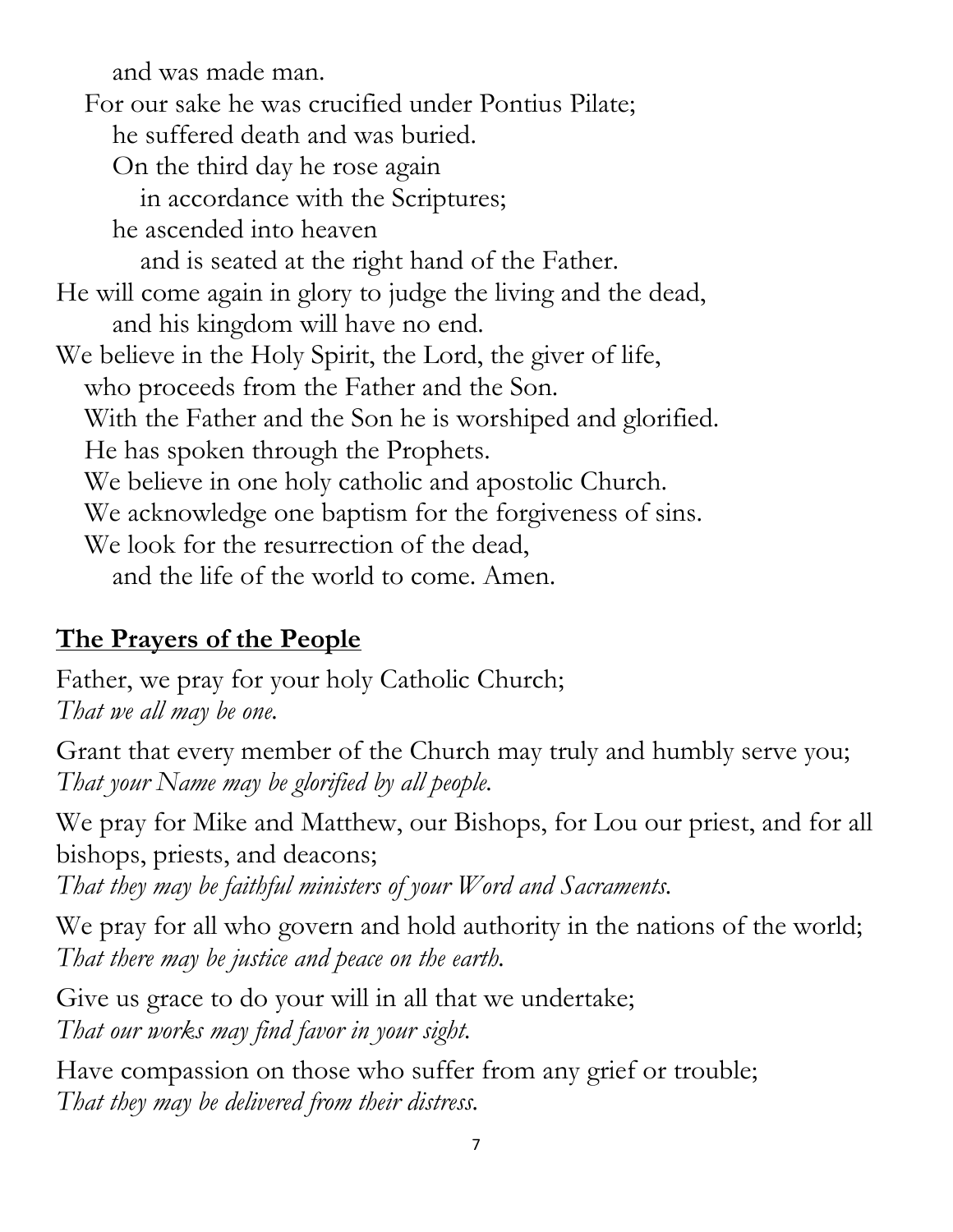Give to the departed eternal rest;

*Let light perpetual shine upon them.*

We praise you for your saints who have entered into joy;

*May we also come to share in your heavenly kingdom.*

Let us pray for our own needs and those of others.

In our Diocesan Cycle of prayer, we pray for St. John's, Charleston

In our Anglican Cycle of prayer, we pray for the Province of South East Asia

We pray for all who are on our parish prayer list, and for any others that we might now name, either silently or aloud

# *Pause*

We pray for all who have died, especially our loved ones who have gone before us, and for any others that we might now name, either silently or aloud

# *Pause*

We give thanks for all of the blessings of this life, for our family, friends and loved ones, and for any other thanksgivings we might now name, either silently or aloud.

# *Pause*

Let us join together in the Prayer for the Transition

Dear God, we ask for mercy and grace in this journey. We commit to the process of finding a new rector for our parish, and that it will be in your name and to your glory. We ask for insight and self-reflection, that we may know our needs and properly envision a future together, uplifting all and seeing the incredible ministries that you will share with us. We pray for the members of the Search Committee, the Vestry, and our Interim Rector, as well as our bishops and their staff, that all may be blessed and guided in this search process. Open our eyes and our hearts to all possibilities and lead us with your wisdom. May your glory shine through us in this mission we are undertaking. In Christ's name we pray. Amen.

*The Celebrant concludes the prayers*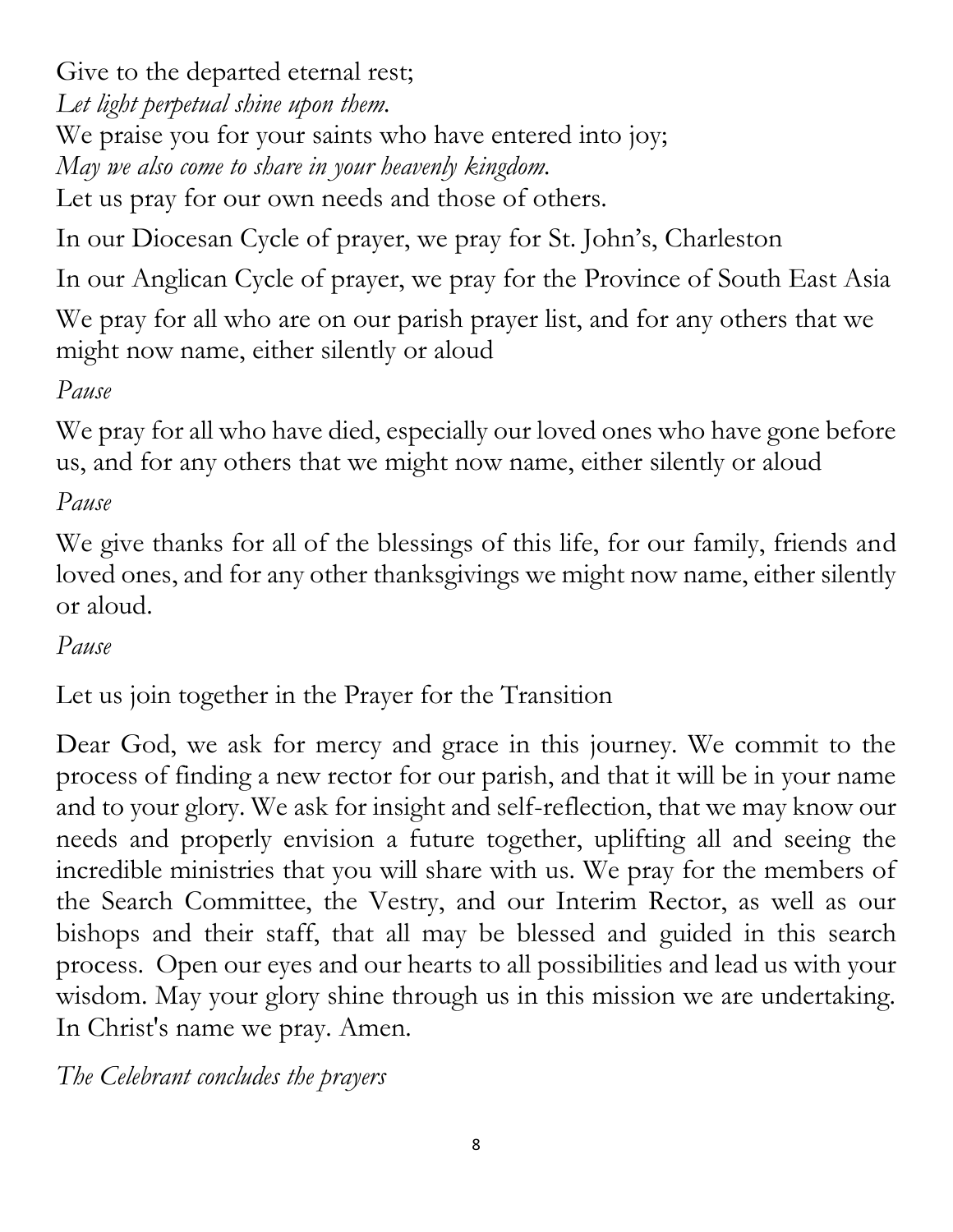O Lord our God, accept the fervent prayers of your people; in the multitude of your mercies, look with compassion upon us and all who turn to you for help; for you are gracious, O lover of souls, and to you we give glory, Father, Son, and Holy Spirit, now and for ever. *Amen.*

*The Confession of Sin may be omitted during the Season of Easter*

# **The Peace**

*Celebrant* The peace of the Lord be always with you. *People* And also with you.



# **The Holy Eucharist**

**Offertory** *After the Offertory piece has been played the People stand and sing to the familiar tune of the "Old 100th"*

Praise God, from whom all blessings flow;

Praise Him, all creatures here below;

Praise Him above, ye heavenly host:

Praise Father, Son, and Holy Ghost.

# Eucharistic Prayer B

The Lord be with you.

*People* And also with you.

*Celebrant*Lift up your hearts.

*People* We lift them to the Lord.

*Celebrant*Let us give thanks to the Lord our God.

*People* It is right to give him thanks and praise.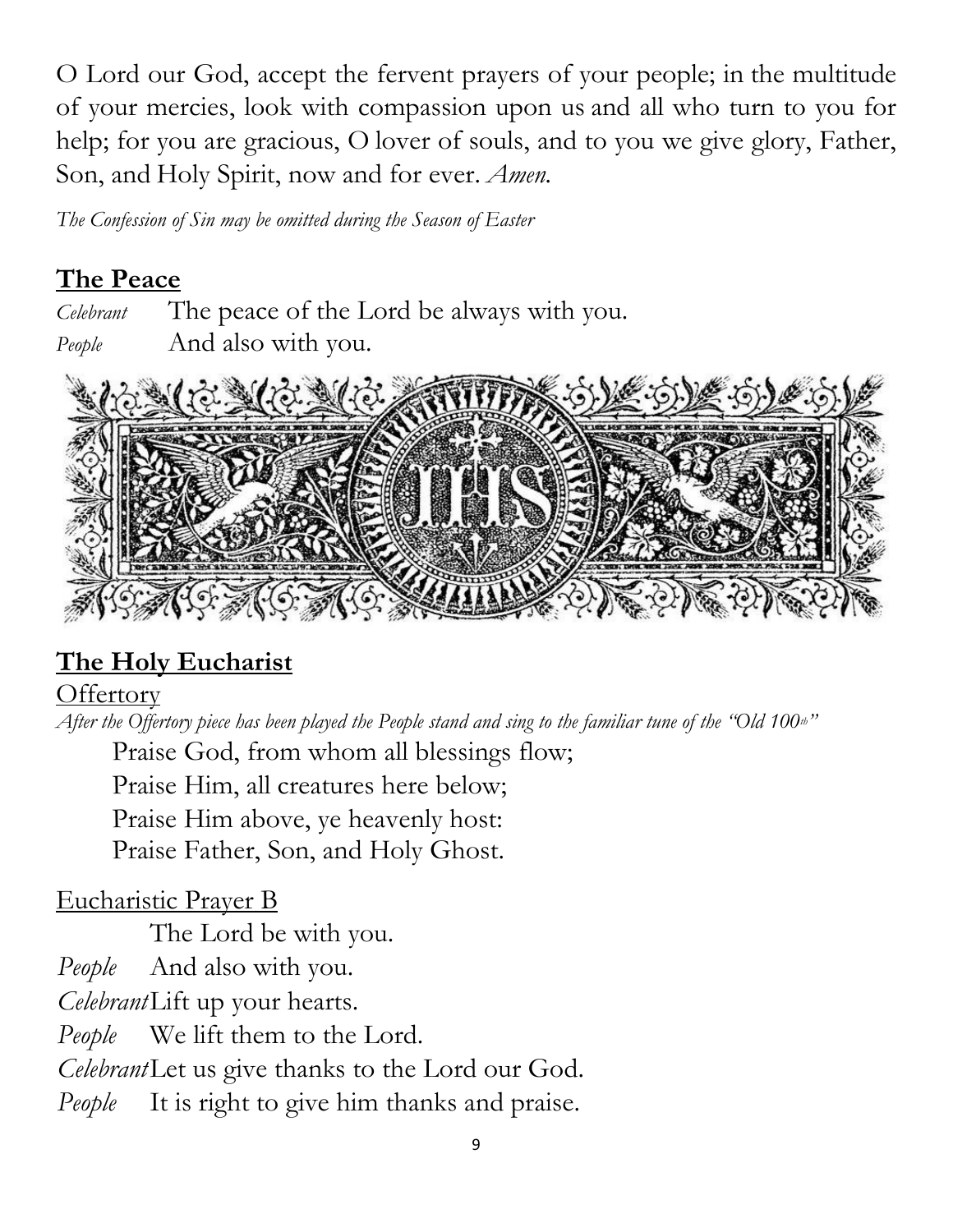#### *The Celebrant continues*

It is right, and a good and joyful thing, always and everywhere to give thanks to you, Father Almighty, Creator of heaven and earth. But chiefly are we bound to praise you for the glorious resurrection of your Son Jesus Christ our Lord; for he is the true Paschal Lamb, who was sacrificed for us, and has taken away the sin of the world. By his death he has destroyed death, and by his rising to life again he has won for us everlasting life.

Therefore, we praise you, joining our voices with Angels and Archangels and with all the company of heaven, who for ever sing this hymn to proclaim the glory of your Name:



#### *Then the Celebrant continues*

We give thanks to you, O God, for the goodness and love which you have made known to us in creation; in the calling of Israel to be your people; in your Word spoken through the prophets; and above all in the Word made flesh, Jesus, your Son. For in these last days you sent him to be incarnate from the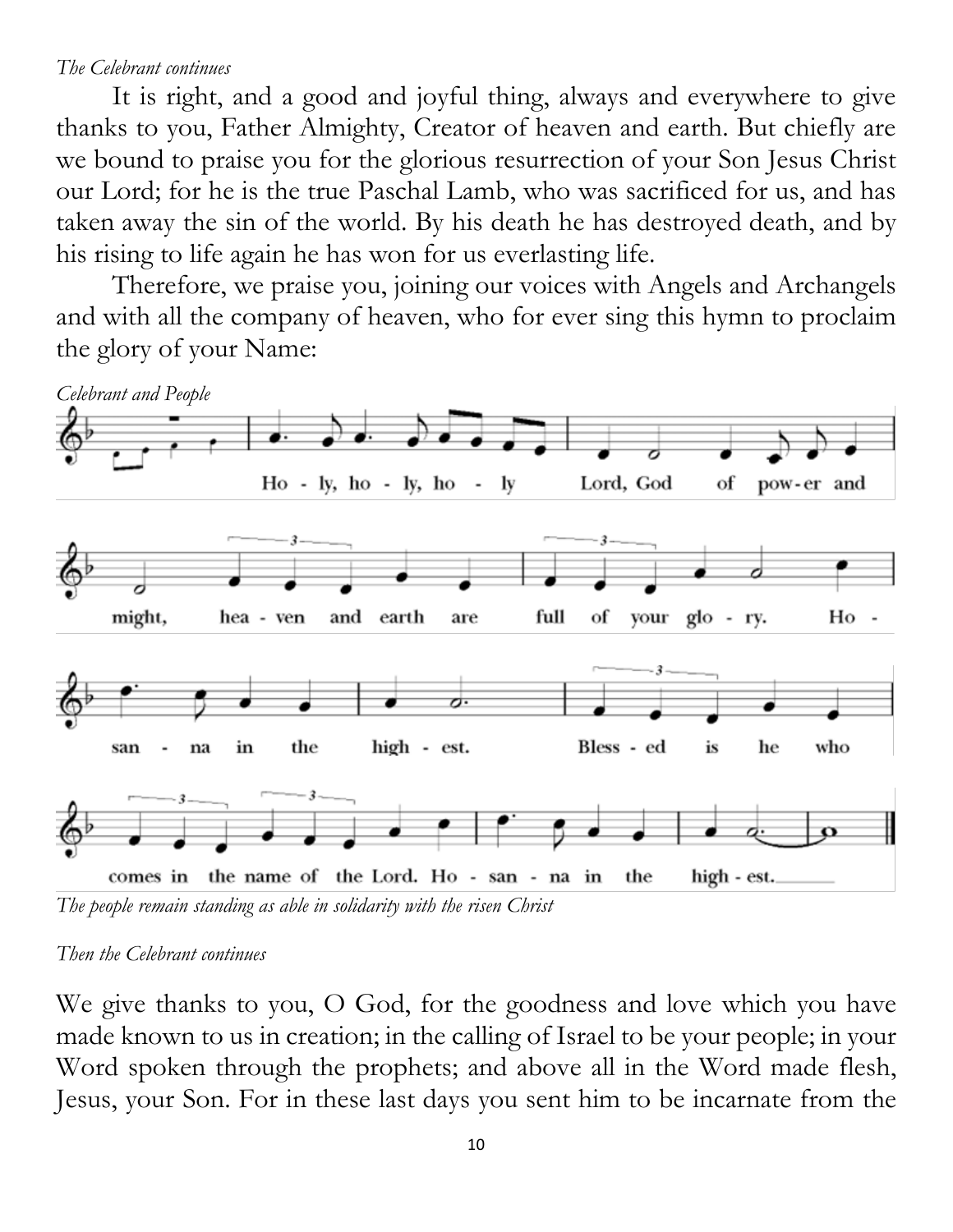Virgin Mary, to be the Savior and Redeemer of the world. In him, you have delivered us from evil, and made us worthy to stand before you. In him, you have brought us out of error into truth, out of sin into righteousness, out of death into life.

On the night before he died for us, our Lord Jesus Christ took bread; and when he had given thanks to you, he broke it, and gave it to his disciples, and said, "Take, eat: This is my Body, which is given for you. Do this for the remembrance of me."

After supper he took the cup of wine; and when he had given thanks, he gave it to them, and said, "Drink this, all of you: This is my Blood of the new Covenant, which is shed for you and for many for the forgiveness of sins. Whenever you drink it, do this for the remembrance of me."

Therefore, according to his command, O Father,

#### *Celebrant and People*

We remember his death, We proclaim his resurrection, We await his coming in glory;

#### *The Celebrant continues*

And we offer our sacrifice of praise and thanksgiving to you, O Lord of all; presenting to you, from your creation, this bread and this wine.

We pray you, gracious God, to send your Holy Spirit upon these gifts that they may be the Sacrament of the Body of Christ and his Blood of the new Covenant. Unite us to your Son in his sacrifice, that we may be acceptable through him, being sanctified by the Holy Spirit. In the fullness of time, put all things in subjection under your Christ, and bring us to that heavenly country where, with all your saints, we may enter the everlasting heritage of your sons and daughters; through Jesus Christ our Lord, the firstborn of all creation, the head of the Church, and the author of our salvation.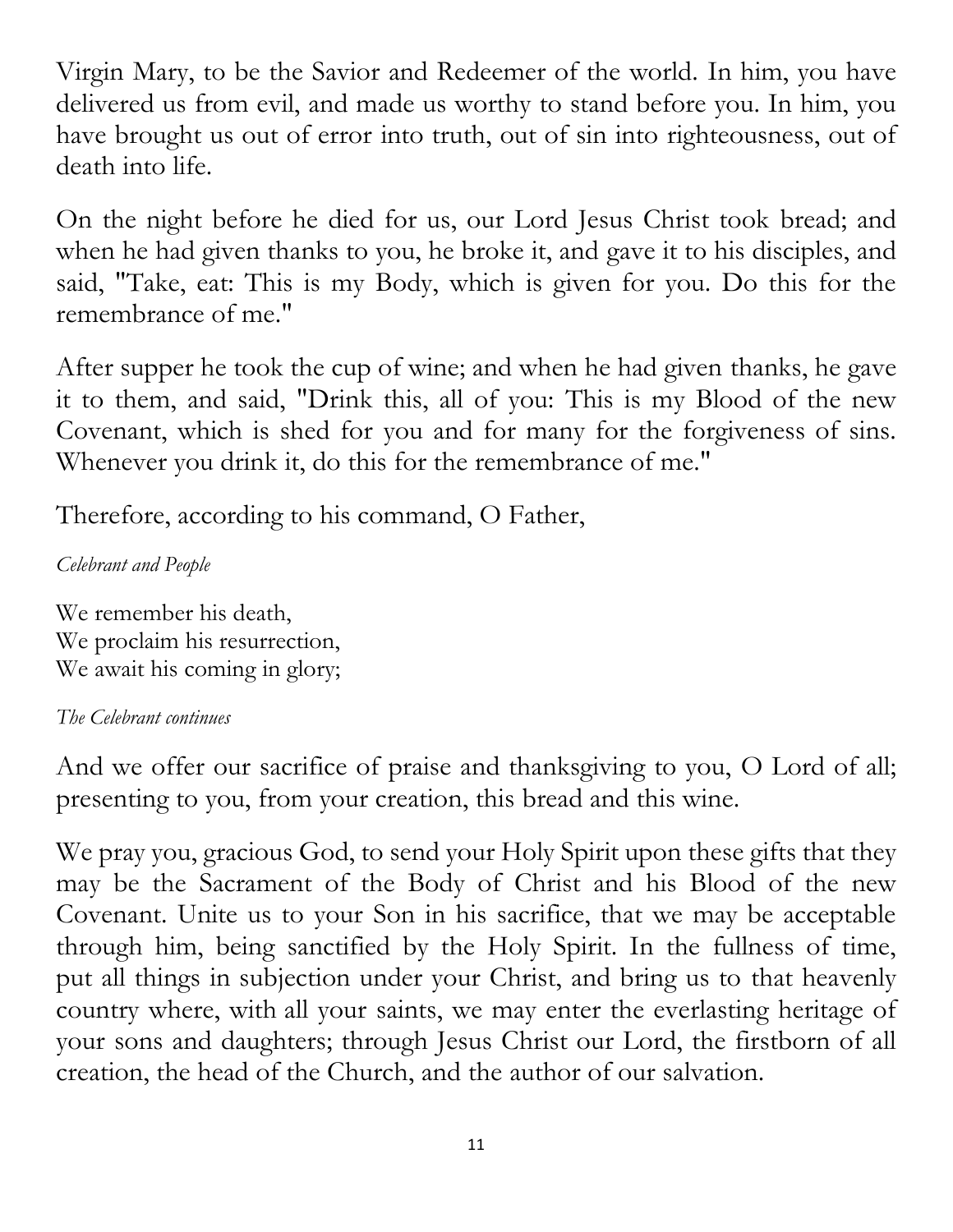By him, and with him, and in him, in the unity of the Holy Spirit all honor and glory is yours, Almighty Father, now and for ever.

And now, as our Savior Christ has taught us, we are bold to say,

#### *People and Celebrant*

Our Father, who art in heaven, hallowed be thy Name, thy kingdom come, thy will be done, on earth as it is in heaven. Give us this day our daily bread. And forgive us our trespasses, as we forgive those who trespass against us. And lead us not into temptation, but deliver us from evil. For thine is the kingdom, and the power, and the glory, for ever and ever. Amen.

#### The Breaking of the Bread

*The Celebrant then breaks the Consecrated Bread Celebrant* Alleluia! Christ our Passover is sacrificed for us; *People* Therefore let us keep the feast. Alleluia!

*The Celebrant then presents the Sacrament to the People* The Gifts of God, for the People of God.

# The Prayer for Spiritual Communion

In union, O Lord, with your faithful people at every altar of your Church, where the Holy Eucharist is now being celebrated, I desire to offer to you praise and thanksgiving. I remember your death, Lord Christ; I proclaim your resurrection; I await your coming in glory. And since I cannot receive you today in the Sacrament of your Body and Blood, I beseech you to come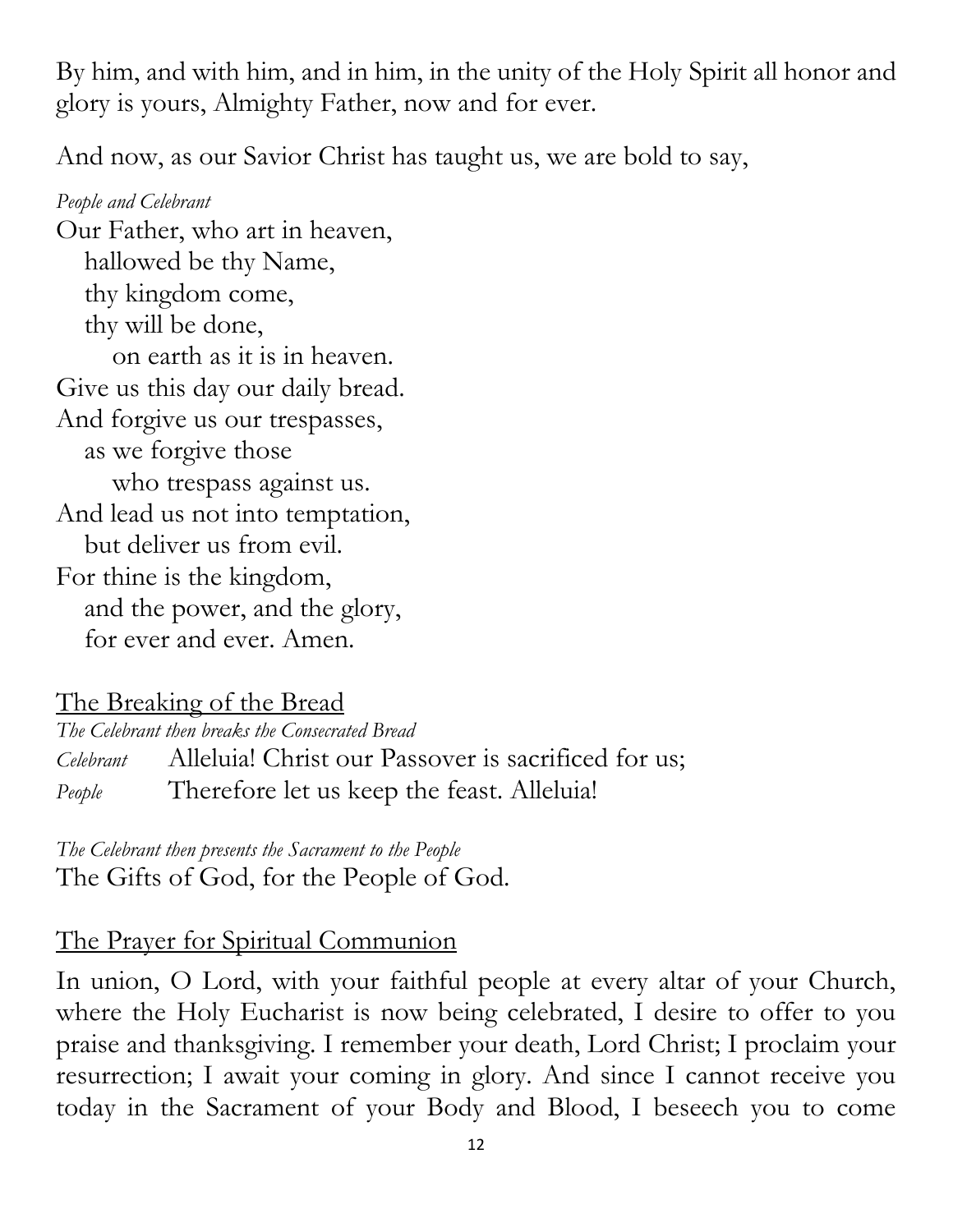spiritually into my heart. Cleanse and strengthen me with your grace, Lord Jesus, and let me never be separated from you. May I live in you, and you in me, in this life and in the life to come. Amen.

### The Distribution of the Holy Sacrament

All baptized Christians, regardless of age or denomination, are invited and encouraged to receive the sacrament. Everyone, regardless of faith, is welcome to receive a blessing— simply cross your arms in front of you approach the priest. Each row, beginning in the front, should come up to the chancel step to receive the Blessed Bread. The Chalice cannot be offered at this time by direction of the Bishop of West Virginia. Once the priest has dropped the Blessed Bread in your hand you should return by the side aisle to your pew. Once a row has been Communed, the next is free to come to the chancel steps. Gluten free wafers are available to those who request them.

### Communion Hymns

| Come, Holy Spirit, heavenly Dove        | <b>H510</b> |
|-----------------------------------------|-------------|
| Savior, again to thy dear Name we raise | H345        |

# Our Prayer after Communion

*After Communion, the Celebrant says* Let us pray.

*Celebrant and People*

Eternal God, heavenly Father, you have graciously accepted us as living members of your Son our Savior Jesus Christ, and you have fed us with spiritual food in the Sacrament of his Body and Blood. Send us now into the world in peace, and grant us strength and courage to love and serve you with gladness and singleness of heart; through Christ our Lord. Amen.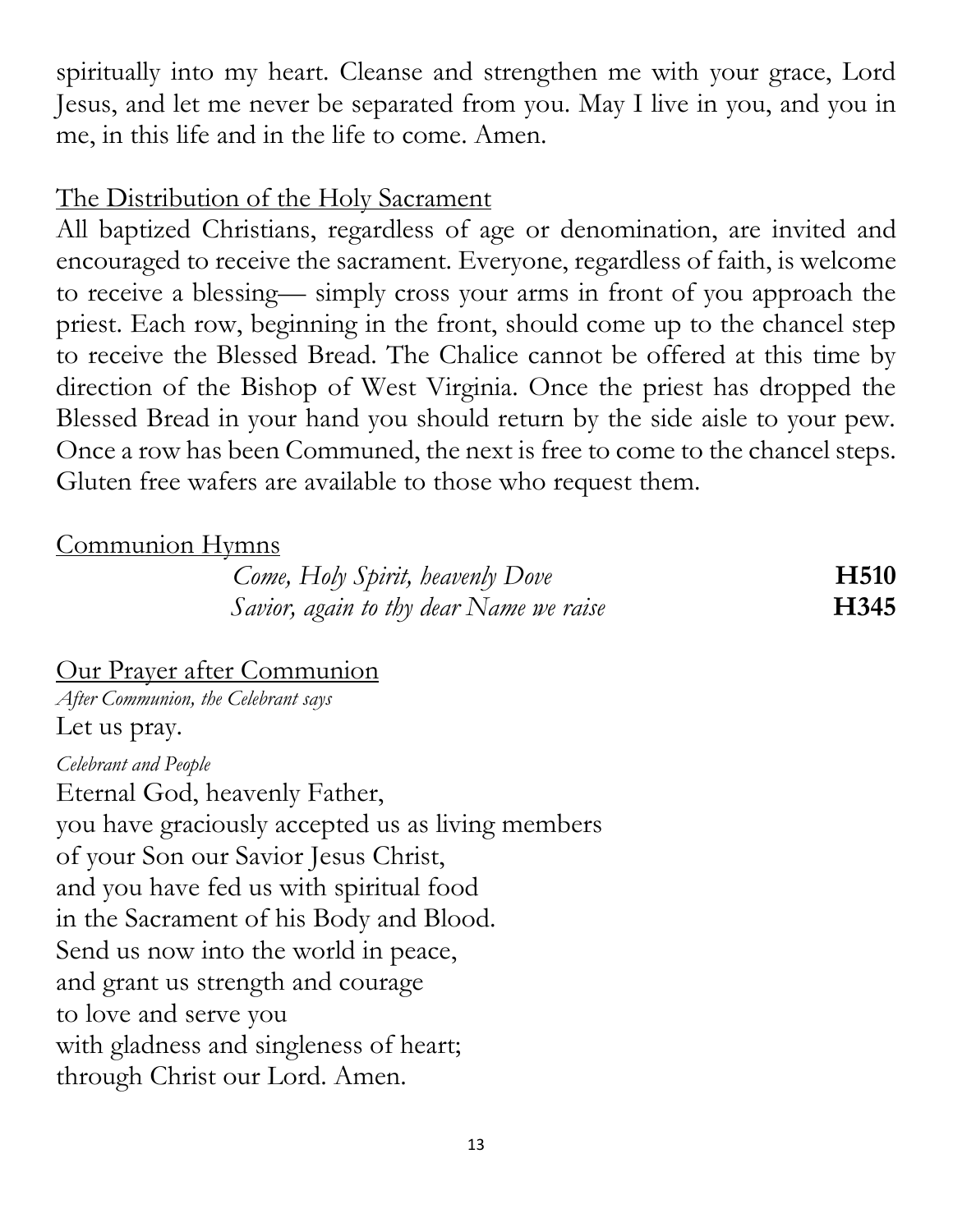#### The Easter Season Blessing

*The Celebrant then pronounces the following blessing over the people*

May Almighty God, who has redeemed us and made us his children through the resurrection of his Son our Lord, bestow upon you the riches of God's blessing. Amen.

May God, who through the water of baptism has raised us from sin into newness of life, make you holy and worthy to be united with Christ for ever. Amen.

May God, who has brought us out of bondage to sin into true and lasting freedom in the Redeemer, bring you to your eternal inheritance. Amen.

And the blessing of God Almighty, the Father, the Son, and the Holy Spirit, be upon you and remain with you for ever. Amen. *People* Amen!

| Recessional Hymn | Christ for the world we sing! | H <sub>537</sub> |
|------------------|-------------------------------|------------------|
|                  |                               |                  |

# **The Dismissal**

Alleluia, alleluia! Let us go forth in the name of Christ. *People Thanks be to God. Alleluia, alleluia!*

# Postlude

# **Attendance Last Sunday:** 37

**Birthdays This Week**: Patricia Taylor, Gina Huffard Paine, and Lori Hypes.

# **Please Keep the Following in Your Prayers:**

Dorene Dimes, Bonnie Taylor, Joe Sanders, Bea Paine, Bob and Peggy Walk, John Kersey, Martha Linkous, Jay Kephart, Buck and Louisa Sowers, Donna Fortune, Ed and Gladys Fortune, Ivy and the Gaines Family, Christ Justice, Brian, Lane, Loraine, and Sherry.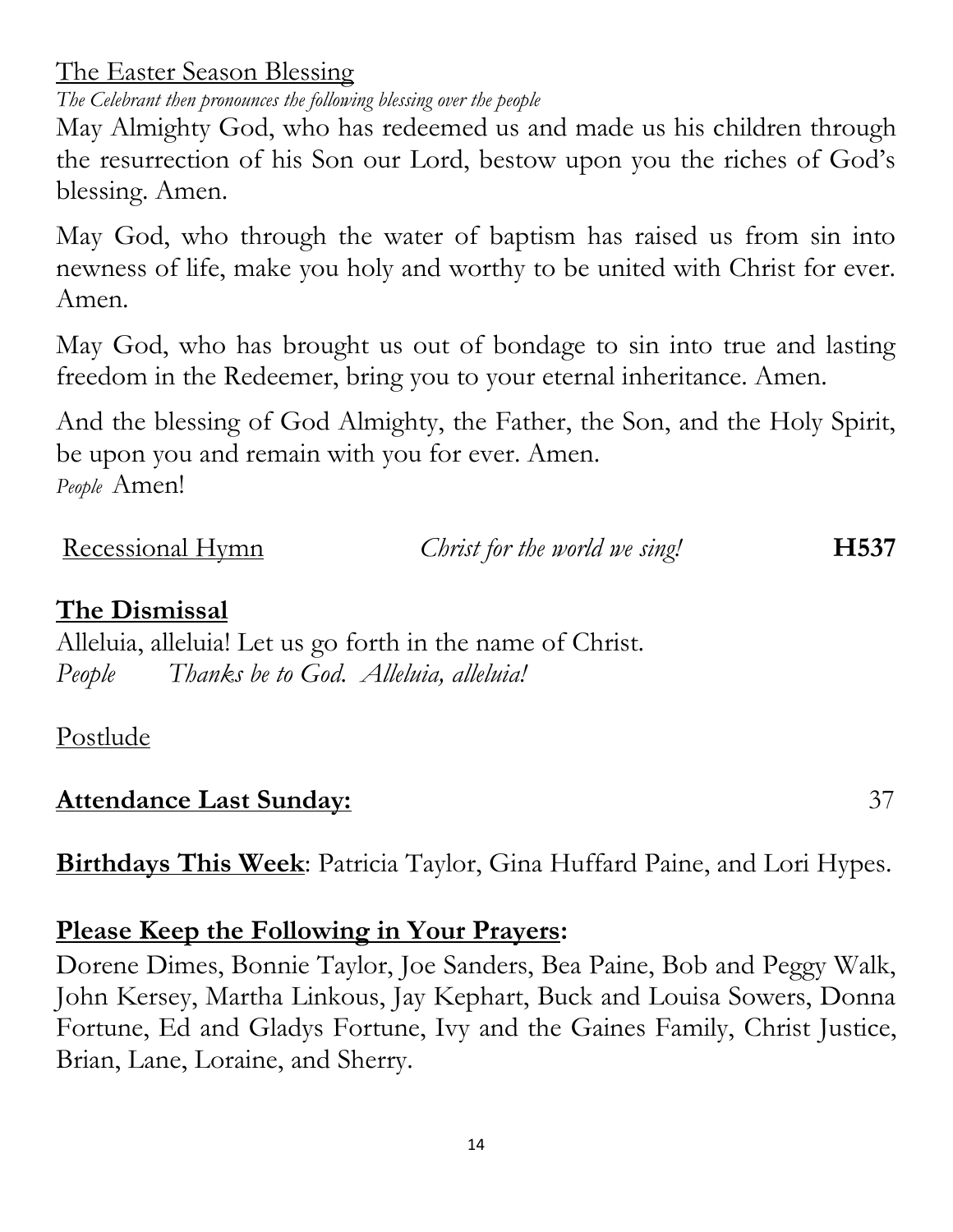

The Altar Flowers are given today for the greater Glory of God by Don and Mary Catherine Williams



### **Participants in Today's Liturgy**

Celebrant The Rev. Lou Hays Acolyte Rob Merritt Lector David Kersey

Organist & Choirmaster Terry E. Whittington, Jr. Altar Guild Betty Nash and Grey Kiser

#### **Calendar of Events**

Wednesday – May 25 Serving Dinner at the Union Mission 3:30pm Wednesday – June 8 Serving Dinner at the Union Mission 4:00pm Sunday – June 12 Bagging Groceries after Church Wednesday – June 15 Vestry meeting 6:00pm  $Thursday - June 16$  Food Pantry  $9:00 - 11:00$ am Tuesday – June 21 DOK meeting 10:00am Wednesday –June 22 Serving Dinner at the Union Mission 3:30pm



Following our service will be Coffee Hour, hosted today by Peter and Patty Richardson. This is a time for us to have fellowship, share our joys and sorrows, and get to know one another. It is very much an extension of the communal feast we share in the Holy Eucharist. Please join us!